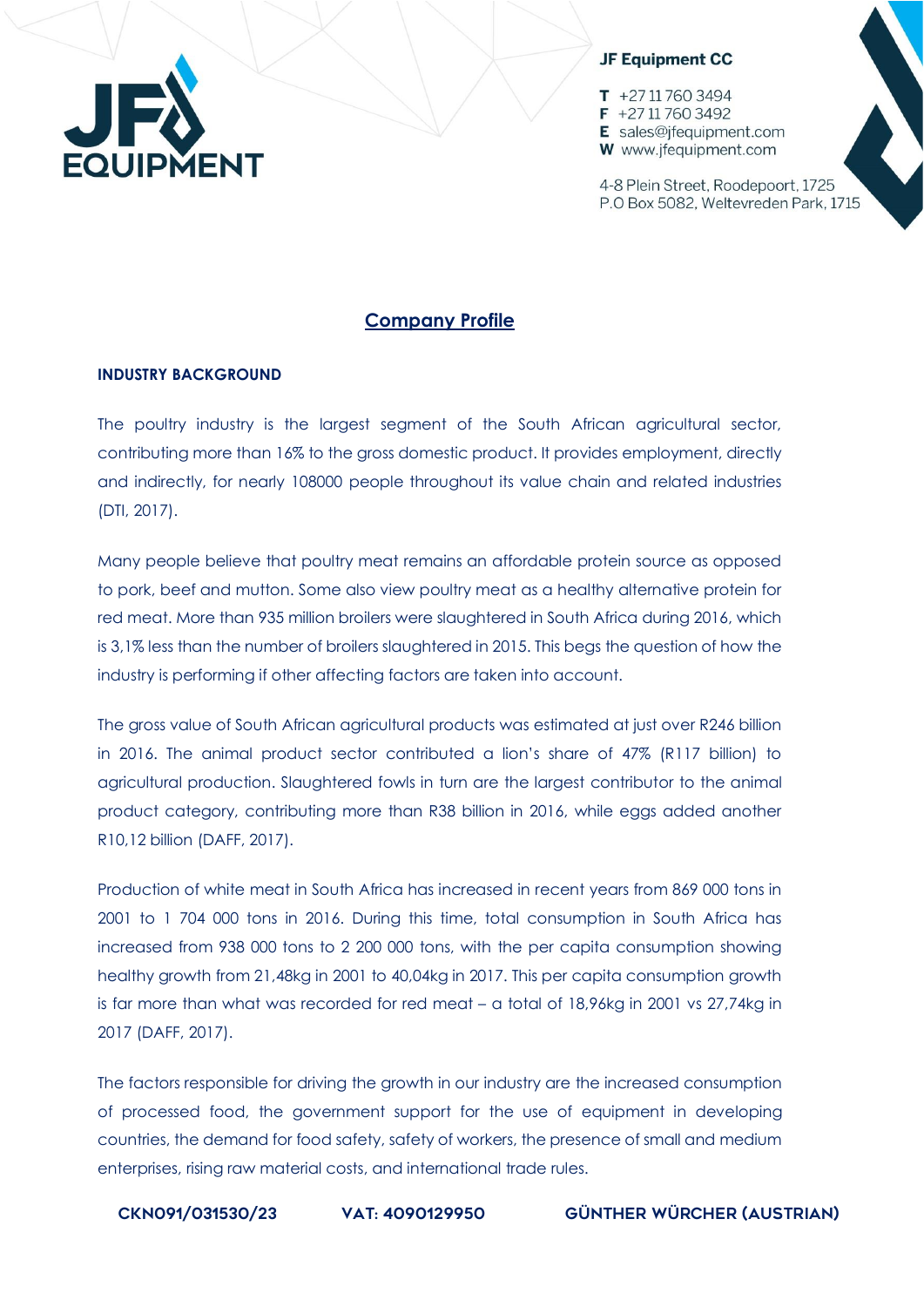

 $T + 27117603494$  $F$  +27 11 760 3492 E sales@ifequipment.com W www.jfequipment.com

4-8 Plein Street, Roodepoort, 1725 P.O Box 5082, Weltevreden Park, 1715

The increased preferences for meat consumption of the people have led to an increase in demand for processing machineries. The practice of processing poultry has seen significant changes, owing to the developments made in the poultry processing equipment industry.

The poultry processing equipment market, by equipment type, is segmented into six types – killing & defeathering, evisceration, cut-up, deboning & skinning, marinating & tumbling, and others. Killing & defeathering dominates the poultry processing equipment market.

To keep up with the increasing demand for processed poultry meat, poultry meat processors are required to increase their production capacity as well as their production rate. This will ensure that the processing activities are performed on time, and the processing companies are able to deliver better quality of products to the consumers.

As there is a rise in the population, the need for food is also increasing. With increased globalization, the consumer preference has changed to ready-to-eat processed food. Hence, it is estimated that inclination towards the convenience poultry products would increase, which would in turn affect the equipment industry as well.

Africa has a huge market for processed poultry products. The norms related to food safety and hygiene mandates poultry processing companies to reduce human errors in poultry processing. Automation of process combined with automatic sorting and grading systems helps to process poultry as per the required standards. This requirement of high production rate and high quality of products has created a huge market potential for poultry processing equipment.

#### **THE COMPANY**

**JF Equipment** has been fully dedicated to poultry processing for over 28 years and has become South Africa's leading poultry processing manufacturer in Sub Saharan Africa. Their knowledge, equipment, systems and services have gained much recognition and is being employed and used by many poultry and food processing companies.

The world population continues to grow and the level of prosperity in upcoming markets is increasing rapidly. Global demand for animal protein is expected to grow accordingly. More

CKN091/031530/23 vat: 4090129950 Günther Würcher (Austrian)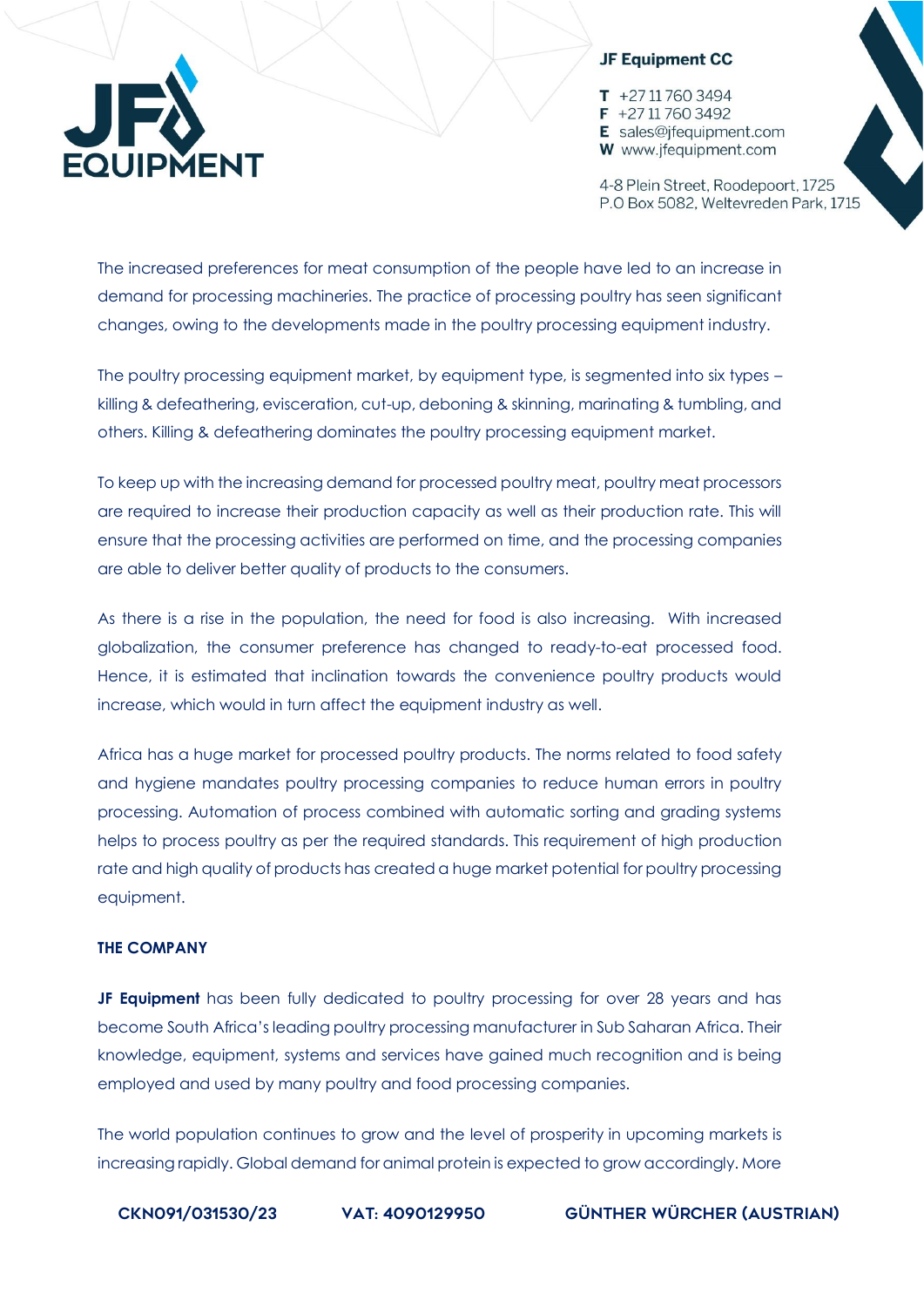$T + 27117603494$  $F$  +27 11 760 3492 E sales@ifequipment.com **W** www.jfequipment.com

4-8 Plein Street, Roodepoort, 1725 P.O Box 5082, Weltevreden Park, 1715

mouths to feed mean major market opportunities for the business, but it also brings serious challenges. How can this demand responsibly without jeopardizing competitive edge and business continuity?

**JF Equipment** aims to provide solutions that will ensure that you are more successful and achieve long-term business sustainability.

By choosing **JF Equipment** as your "business partner" means you can rely on intelligent, innovative, customized and sustainable solutions that enable you to meet the challenges of today's market and tomorrow's society. Your success is **JF Equipment** number one priority and goal.

# **JF EQUIPMENT'S VISION**

To achieve sustainable growth and become a global market leader for manufacturing and supplying food processing equipment, related accessories and systems.

# **JF EQUIPMENT'S MISSION**

To help food processors achieve efficiencies, sustainability, safety and compliance through smart innovations and providing a seamless service.

# **JF EQUIPMENT'S CORE VALUES**

- Act with honesty and integrity
- Treat people with respect
- Conduct all business lawfully
- Accept individual and corporate responsibility
- Strive for customer satisfaction
- Improve and innovate continuously
- Never be wasteful
- Always work effectively and efficiently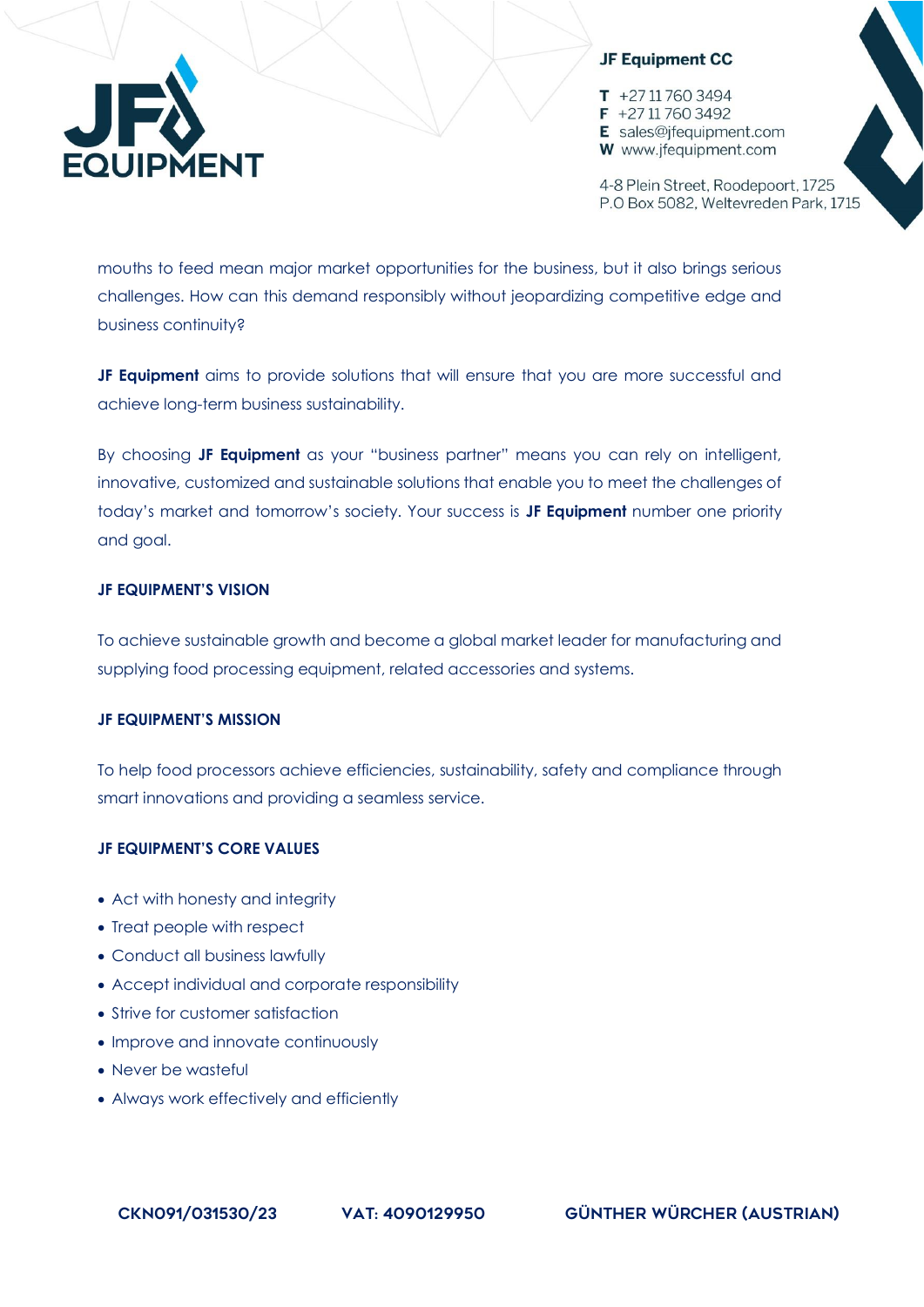

 $T + 27117603494$  $F$  +27 11 760 3492 E sales@ifequipment.com W www.jfequipment.com

4-8 Plein Street, Roodepoort, 1725 P.O Box 5082, Weltevreden Park, 1715

#### **Managing Director - Günther Würcher**

**JF Equipment's** Founder and Managing Director, Günther Würcher hails originally from a small village in Kärnten, Austria. He was transferred to South Africa on a work contract in 1981and never left.

Günther obtained his mechanical and electrical engineering degree from…. by trade, Günther has mastered the art of the design and manufacturing of quality, stainless steel food processing equipment that can be found in most poultry abattoirs and other meat and food processing plants around South Africa, Africa and other parts of the world. Established nearly 30 years ago, **JF Equipment** – based in the Roodepoort CBD in Johannesburg, has lead the charge in innovation and manufacturing excellence in the food processing and machine handling sectors, and continues to push the envelope as technological revolutions that influence industry development remain consistent.

A father of 3 head-strong and independent girls (and married to their mom), Günther has spent most of his adult years being kept on his toes and his business astuteness can stand testament to this. A lover of new experiences, travelling, skiing in his home country, scuba diving and motorbike riding has kept Günther young at heart.

#### **Operations Manager - Francois Bester**

Francois Bester is currently employed as the Operational Manager at **JF Equipment**. Francois has got 22 years' experience in the Poultry Industry. He has got extensive experience in Planned Maintenance and Maintenance Planning.

Most of his previous positions revolved around Installing and modifying machinery to suit his employers needs and different applications. As he worked most of his professional life in various poultry abattoirs, he was exposed to JF equipment and his knowledge regarding their equipment was the principal reason for him joining JFE.

Prior to joining JF Equipment his career started at Falcon Engineering where he was employed as a draftsman, planner and project manager for seven years. He was responsible

CKN091/031530/23 vat: 4090129950 Günther Würcher (Austrian)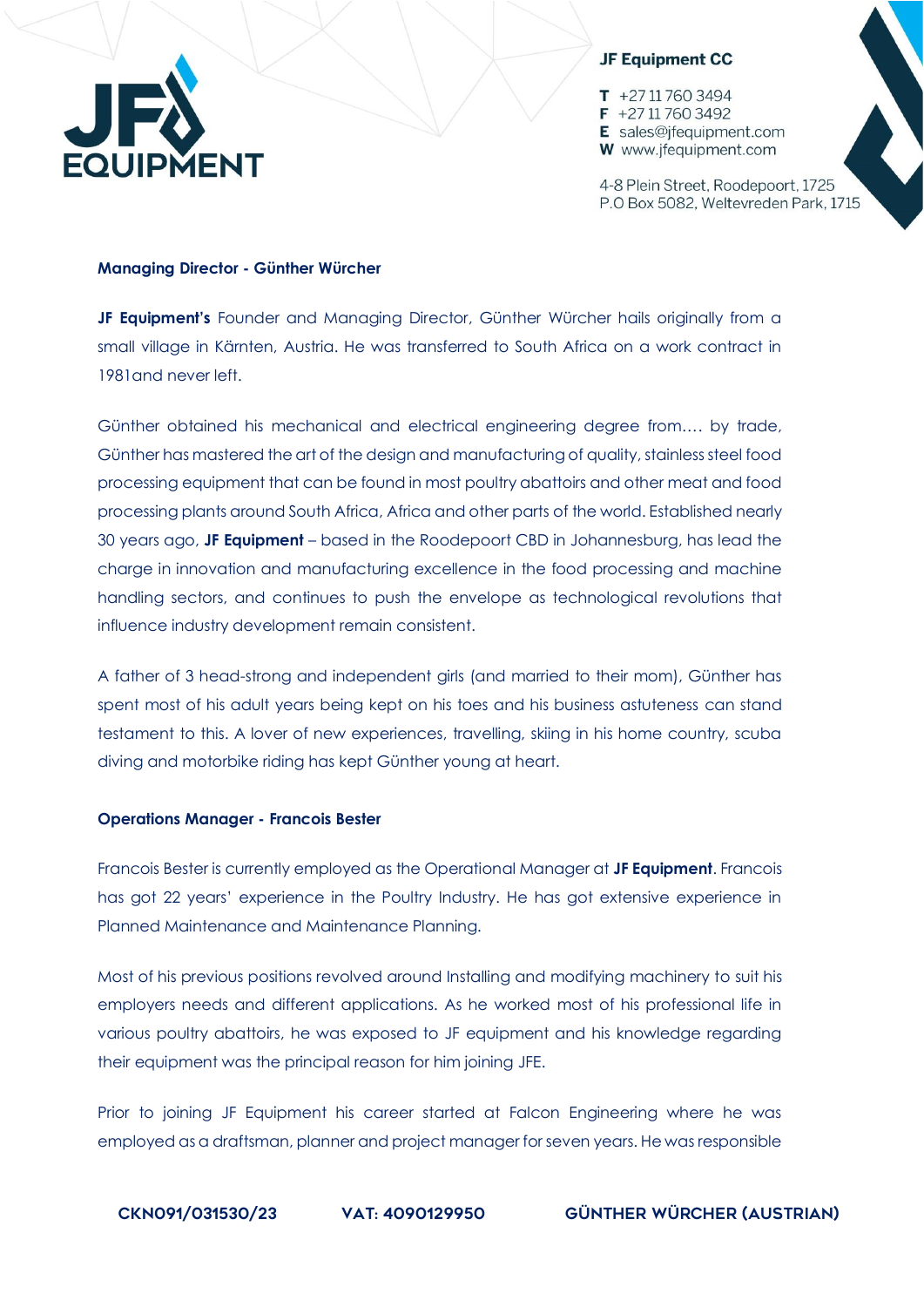

 $T + 27117603494$  $F$  +27 11 760 3492 E sales@ifequipment.com W www.jfequipment.com

4-8 Plein Street, Roodepoort, 1725 P.O Box 5082, Weltevreden Park, 1715

for servicing NCD and Breweries. He then moved to the Pharmaceutical Industry where he was employed as a Maintenance Millwright at Eli Lilly Pharmaceuticals.

He was the offered a job at the then Early Bird Farms now Festive, where he started off as Maintenance Millwright. He was then promoted to Electrical/Scale Foreman after a few years. Here he was involved in mainly new Installations and worked closely with various manufacturing companies.

He left Early Bird Farm after ten years and started the complete revamp of Daybreak Farms under the AFGRI flag. He was responsible for implementation of planned Maintenance and Safety and worked closely with Alexander Forbes to become one off the top Abattoirs in Mpumalanga.

After the sale of Daybreak Farms by AFGRI he left and started a Signage Business Njala Signs, shortly thereafter he accepted the position of Engineering Manager at Sovereign Foods. he decided he would rather go back to his roots in manufacturing and took a position at JFE.

#### **Factory Manager - Nick Bruton**

Nick joined JF Equipment in 2002 his core responsibility is to drive continuous improvement and optimization of all processes. He currently oversees all daily operations of the plant from production and manufacturing to ensuring policies and procedures are followed. He is also responsible for developing processes that will maximize stewardship, safety, quality and productivity.

Prior to joining **JF Equipment** he worked at Botswana Ash and AECI where he was employed as Workshop Foreman and Boilermaker respectively. Nick's institutional knowledge of the industry and technical expertise makes him an extremely valuable asset to the team.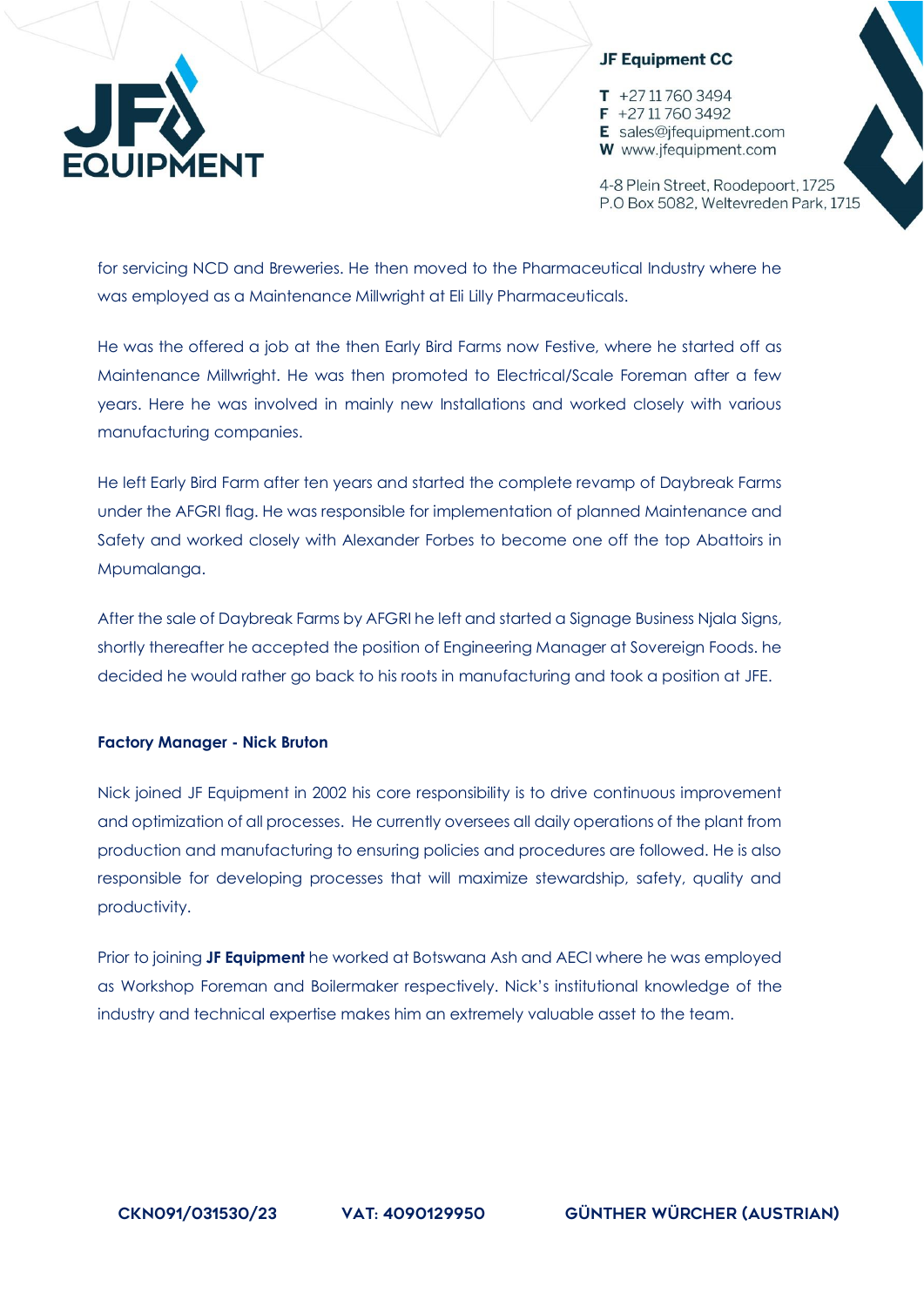

 $T + 27117603494$  $F$  +27 11 760 3492 E sales@ifequipment.com W www.jfequipment.com

4-8 Plein Street, Roodepoort, 1725 P.O Box 5082, Weltevreden Park, 1715

#### **Cape Town Branch and Sales Manager - Koos Botha**

Koos Botha Joined **JF Equipment** in January 2003 as sales representative and is currently running the Cape town branch. Koos served his apprenticeship as a fitter and turner. He started his career in the chicken industry in 1975 as a fitter with the then Sunnyside poultry which later became, He left Agri Chicks after 15 years when the operation was liquidated in 2002 to join **JF Equipment** in 2003.

#### **Sales and New Business Development - Freddy Schade**

Freddy Shade is currently responsible for sales and new business development at **JF Equipment**, he has been employed by **JF Equipment** for almost 10 years. The in-depth knowledge and experience he has gained over the years have proven invaluable. Freddy can analyse customers' needs and match these needs to the best possible solutions. These solutions ultimately help customers improve productivity and efficiency, leading to sustainable long-term business growth.

Freddy's technical industry knowledge and expertise has been used to assist customers design new abattoirs. He has project managed the expansion of existing abattoirs. He views every project not only as a challenge, but a learning experience.

He is very passionate about the industry and ensures he's up to date with the latest industry standards and regulations by continually attending seminars and trade shows.Freddy remains very enthusiastic and positive about the work he performs; his enthusiasm and drive ensures current and potential customers are his number priority.

### **Sales and New Business Development - Gavin Courtis**

Gavin has a national diploma in mechanical engineering from Wits Technikon and a higher diploma in business management. He has 16 years-experience in profile cutting and 2D Autocad.